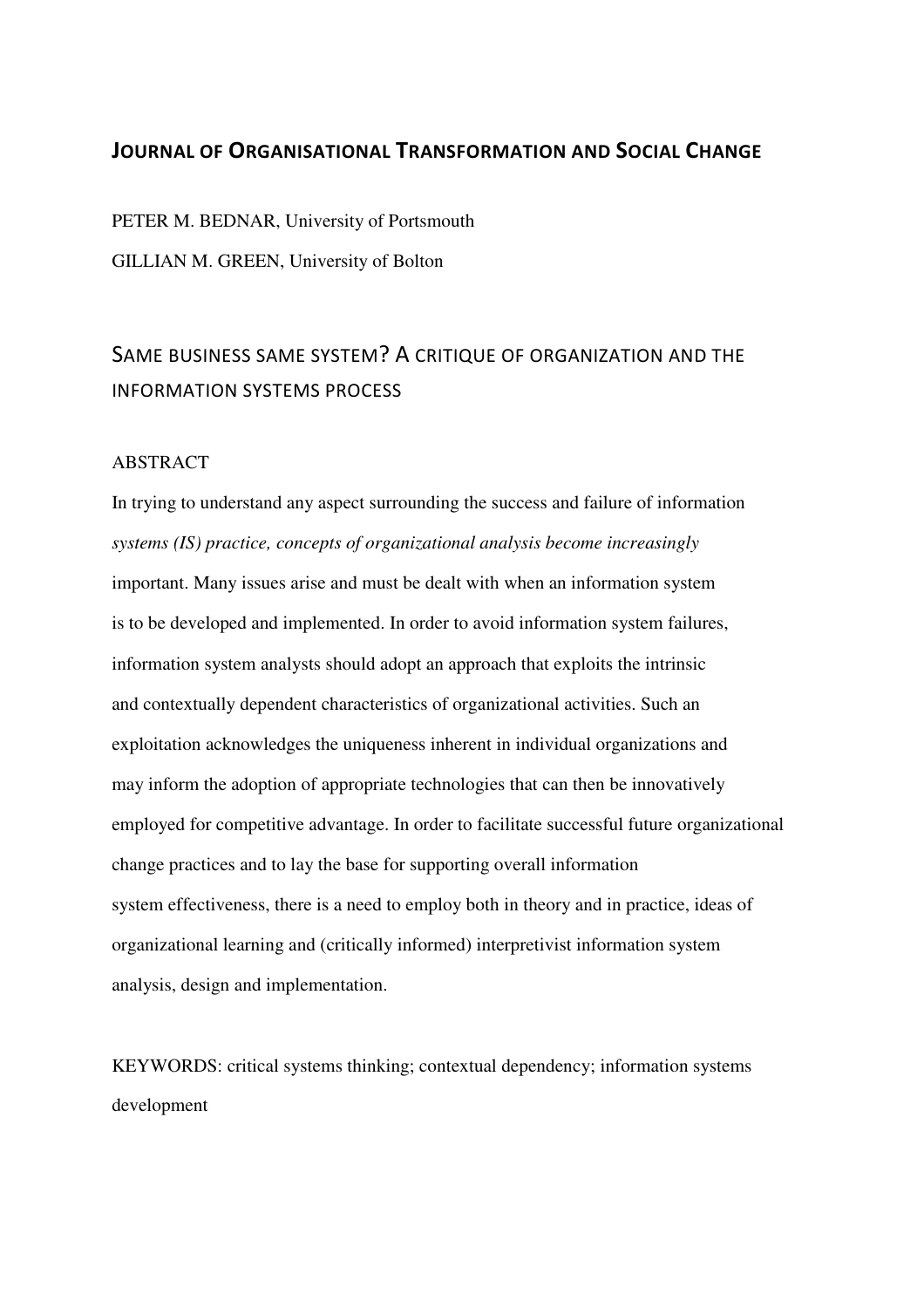#### **INTRODUCTION**

In today's society the intensity and complexity of organizational behaviour leads to the need for new approaches, which may aid understanding. The importance and relevance of focusing on differences between business models and organizational practices are common to all enterprises. Many contemporary organizations rely heavily upon information and communications technology. An information system project is a complex organizational endeavour and many projects suffer from substantive difficulties in implementation (e.g. Anon. 2000; Whitaker 2007). These problem scenarios could be attributed to a lack of support for the analysis of organizational aspects. Business and information from the awareness, adoption and acknowledgement of some of the more advanced theoretical and empirical research in the field. The concerns highlighted in this article are supported by experiences made in industrial information systems development projects, both regarding systems development within larger multinational organizations with thousands of employees (Bednar 1999; Bednar and Wang 1994) and small businesses with no more than 250 employers (Harvey, Mallalieu and Hardy 1999; Mallalieu 2003). Experiences from these and information systems development practices support the suggestion that there is a serious understatement of some of the important issues that for more than twenty years have been (atleast in part) discussed under such labels as 'Soft Systems Methodology' (see Checkland 1981) and 'social informatics' (e.g. Kling 1999).

#### **BACKGROUND**

Which specific tradition of inquiry is a systems analyst addressing? Or what exactly 'analysis' implies here is often unclear (e.g. Bednar and Welch 2008; Checkland and Winter 2006; Knox 2007). In the 1970s conventional IT systems analysis may, for example, have started with a feasibility study and focused mainly on an existing possibly manual system. The next step may have been a systems investigation, which was meant to be a more in-depth and overall study of the existing system. The third step (labelled 'systems analysis') was focused on those particular problems that had already been 'discovered' and described (e.g. Avison and Fitzgerald 2006). However conventional systems analysis was unsatisfactory in many ways (Avison and Fitzgerald 2006) and was soon followed by a number of structured approaches, more or less related to formal mehods (see e.g. DeMarco 1978; Jackson 1983). Since the structured methods were focused on the programmers needs (Avison and Fitzgerald 2006), supporting a closer understanding of organizational issues would have benefited from wider perspectives being sought and incorporated into the analysis process. Research efforts to redress this dilemma at least in part, and to try to counteract the lack of focus on the needs of the organizational members can be seen in such approaches as Multiview (Wood-Harper, Antill and Avison 1985), ETHICS (Mumford 1983) and Soft Systems Methodology (Checkland 1981). By the 1980s surveys had also identified a trend towards the avoidance of preset boundaries within the information system research community in relation to what constitutes information system research (e.g. Nissen 1986). There are several, possibly interpretative, traditions in information system research, which may challenge the idea of an information system as a system definable within a formal and closed problem space.

As early as the 1960s, Mumford and others made the connection between information system development and its implications to organizational change (Mumford 1983). She suggested that organizational change was inevitable if an information system was implemented in a business. Some computer scientists also recognized that information system development should be aligned with the specific business process (e.g. Langefors 1966). It could, however, be argued that the business processes recognized by the computer scientist were not necessarily well related to business strategy and business processes in general. Such a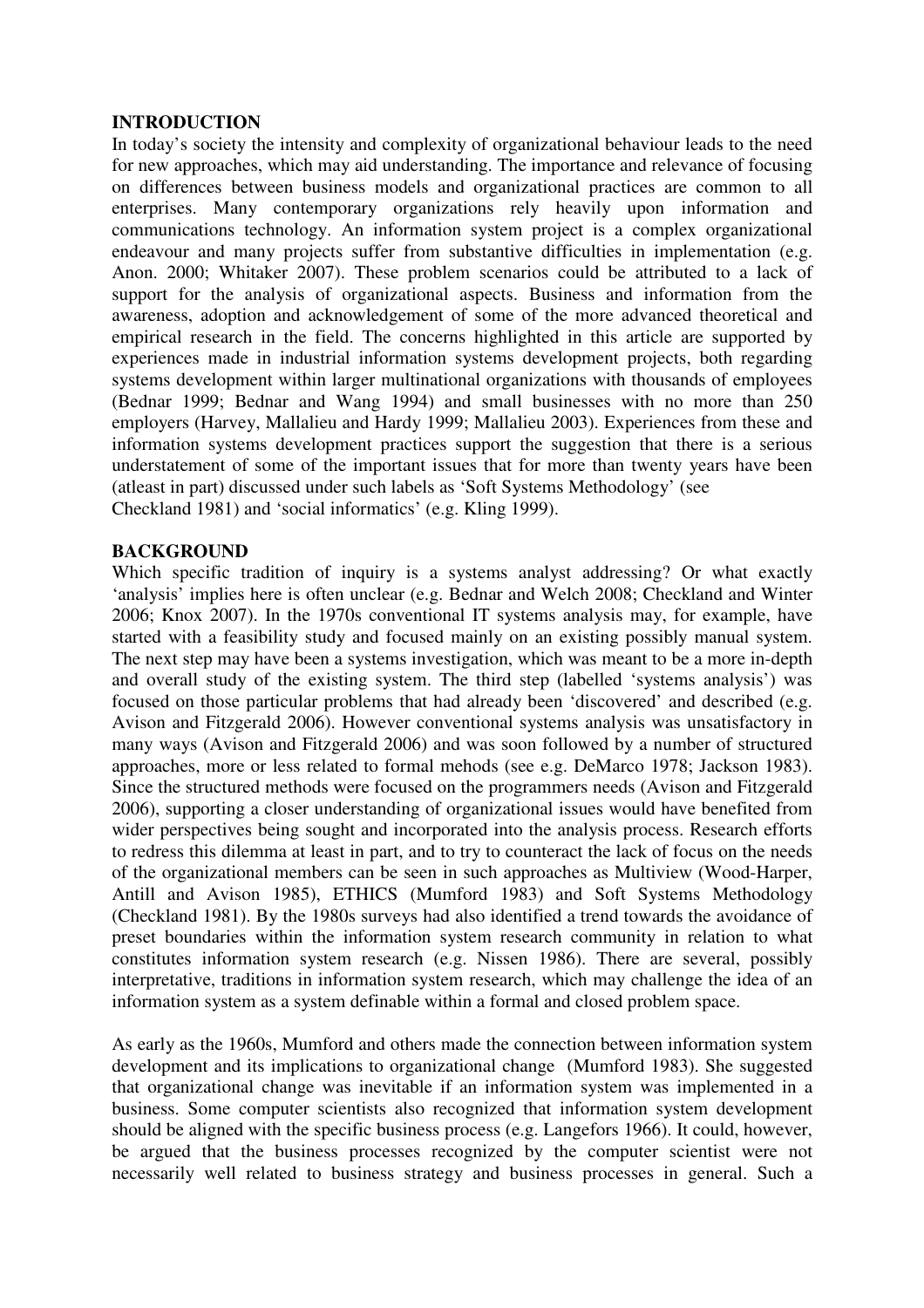business process, as perceived by the computer scientist, seems to have been founded upon a formal representation of the technical and administrative system.

When a fit between information system and business process integration is studied, it may be assumed that differences according to companies' specific contexts could be found. Issues in this area were also recognized and studied as early as the 1960s and 1970s. One such example is the inquiry into the interdependence between business logistics and information systems development. The analyst inquiry and question is not however as clear-cut or unproblematic as some research might have assumed (Langefors 1995). An analyst inquiry into organizational processes, business logic and organizational sense making may be much broader and deeper then any formalized inquiries into business logistics would include. Neither is it obvious that the basic business logic of different companies is necessarily equal just because they are classified as being in the same business – whatever 'same business' might mean. It is also unclear as to how idealized classifications of business processes are related to individual business processes and why such presuppositions should be seen as valid. If the assumptions of individual business classification of 'business process' were made through extrapolations from ideal descriptions (in the Weberian sense) of assumed general business models, such a connection would certainly be in need of at least some kind of further justification. If the assumptions regarding a classification of different organizational representations of processes are not made in this way, what are they based upon?

There are several main processes that can be viewed as interrelated and therefore of interest. The objective of these viewpoints is considered in terms of identifying the unique characteristics of an organization – the business process, the business change process, the information technology development process, the information systems process and so on. We can also consider the process of inquiry or the (system) analysis process. The process (or the representation of an 'ideal' process) we are discussing is a representation of the analyst's inquiry into (1) the business process and (2) the information system process. The critique of this article into 'sameness' is a discussion of how ideal classifications may hold a degree of responsibility for some of the difficulties encountered under conditions of systems/process change.

Business process modelling is means of representation that is often adopted to aid the task of organizational assessment. Alabastro, Beckmann, Gifford et al. (1995) have defined modelling as 'the process of developing and providing an abstraction of reality' and when that modelling is aimed at business processes then it is termed 'business process modelling'. Gruhn defines 'business process' as a set of logically related activities, which are carried out to reach a defined outcome (Gruhn 1995). Business processes can also be described as something, which defines the organization's behaviour and are (supposedly) the key to competitiveness (e.g. Davenport 1993; Hammer and Champy 1995). Process modelling has developed from a technical background, and is associated with ideas relating to the dynaic behaviour of systems, be they organizational, business, or software. According to Carmel and (1995), process models are used to represent explicit knowledge about organizational and technical processes. This knowledge needs to be made available for purposes of improvement. Improvement programmes benefit from the documentation and analysis of processes in order that change and implementation issues may be better understood prior to work being carried out.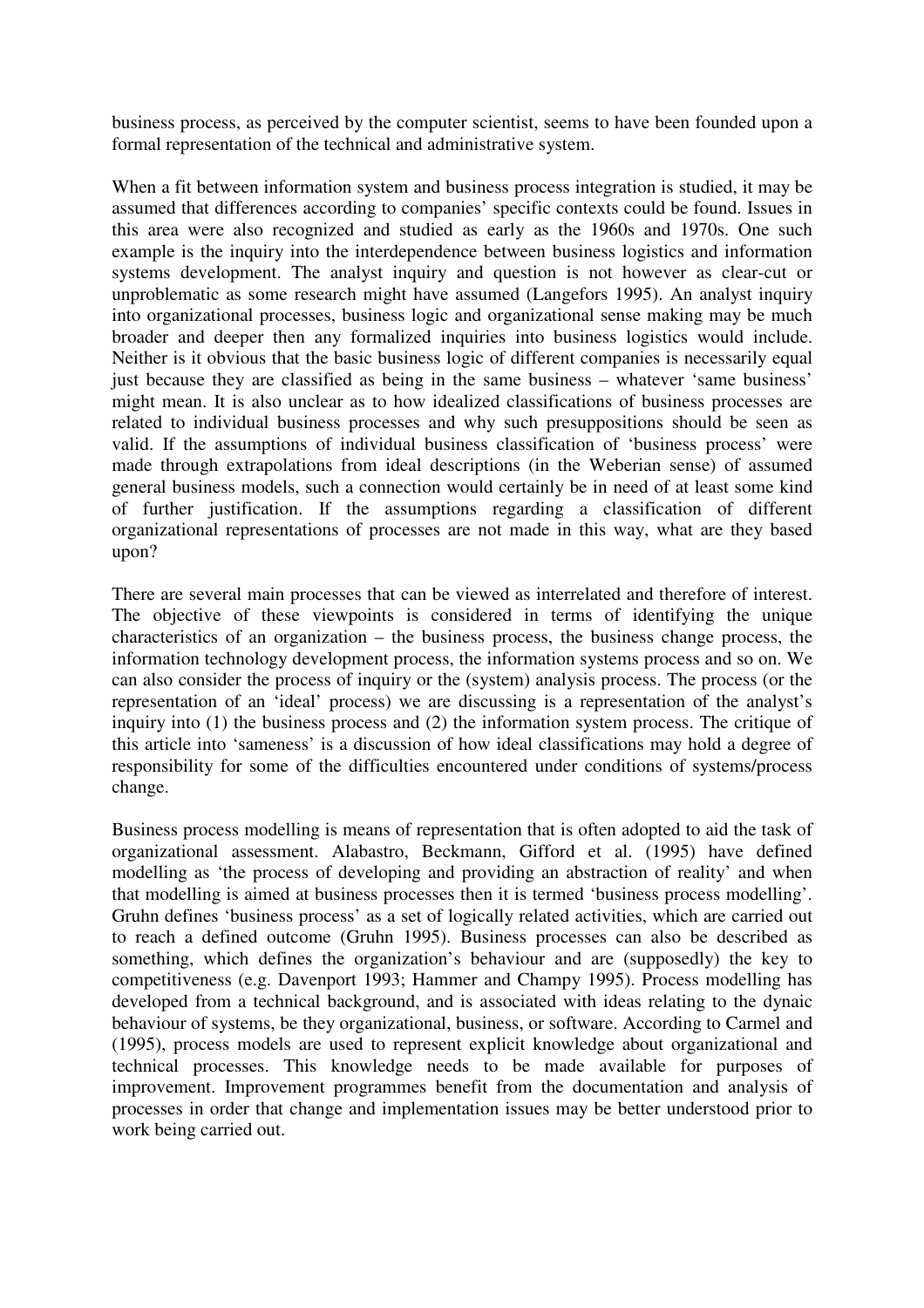Information system process models commonly focus on the flow of information through a given environment and the different entities that make up that environment. An information system can be viewed as an input process connected to a computational process connected to an output process. The goal of these methods is to specify (1) the required input (2) the transformations that may be performed upon that input and (3) the output produced by the transformations. Critics make the point that these systems design methodologies are based on pseudo objective models of systems and suffer from two faults. Firstly the representations used by the analysts only contain what the analyst thinks is important, and secondly analysts tend to fill in gaps in available information using their own intuitive judgement. Such systems methodologies view the process of problem solving as being deterministic. They also view the process of problem solving as being a clear linear sequence, which defines how the problem and solution will evolve and ultimately be defined (see also Checkland and Holwell 1998; Jayaratna 1994; Walsham, 1993, for related critique and discussions).

Many of the experienced processes can be described and those descriptions can be called representations. However it is important to remember that there is a major difference between some 'actual' (observable) business process and a description of that business process (Avison and Fitzgerald 1995, 2006). The difference can be described as the difference between a terrain and a map over that terrain (Bourdieu 1977). In information system analysis, analysts tend to look hard into the information system process, they evaluate the rigidity and the validity of the observations and analyse possible discrepancies betwen the described information system process and the experienced information system process. What tends to be forgotten is the analysis of the discrepancies between the described business process and the experienced (observable) business process. Much effort is then put into trying to understand the fit between the business process and the information system process. At this point, it is all too easy to mistakenly equal the described business process to the actual business process. This is a serious problem if the business process is taken as given.

In such an area of inquiry and analysis, it is insufficient to assume that questions posed are both valid and acceptable. Neither is it sufficient that the data-analysis, after the classifications and generalizations are made, is thoroughly and reasonably presented. Some serious issues remain related to the assumptions that surround the analysis method and framework. The assumptions and concepts of the analyst, which have a major impact on the inquiry, are not always presented. Unfortunately this can significantly reduce the quality of analysis or research undertaken, compared with, if the analyst's approach and problematization of the basis for the analytical framework had been considered (and expressed) more maturely and thoroughly. If too many issues, which substantially influence the quality of possible (and made) conclusions and interpretations, are excluded, the analyst (from this point of view) is left totally in the dark. Such an analysis has qualities residing in the combination of analyst approach, analyst method and justification strategy. Unfortunately such a lack of reflection heavily inflates much of the analysise efforts made.

In general, a discussion on analysis does not by default explain or justify why or how general examples of different business strategies would be connected to any specific real world organization. To say that, for example, one specific company has a business strategy or business process, which would be equal to an ideal business process that those 'kind of' companies in general 'should have' should not remain unchallenged. If statements like the following surface, they can serve as examples:

Different companies in different industries are likely to have different business processes.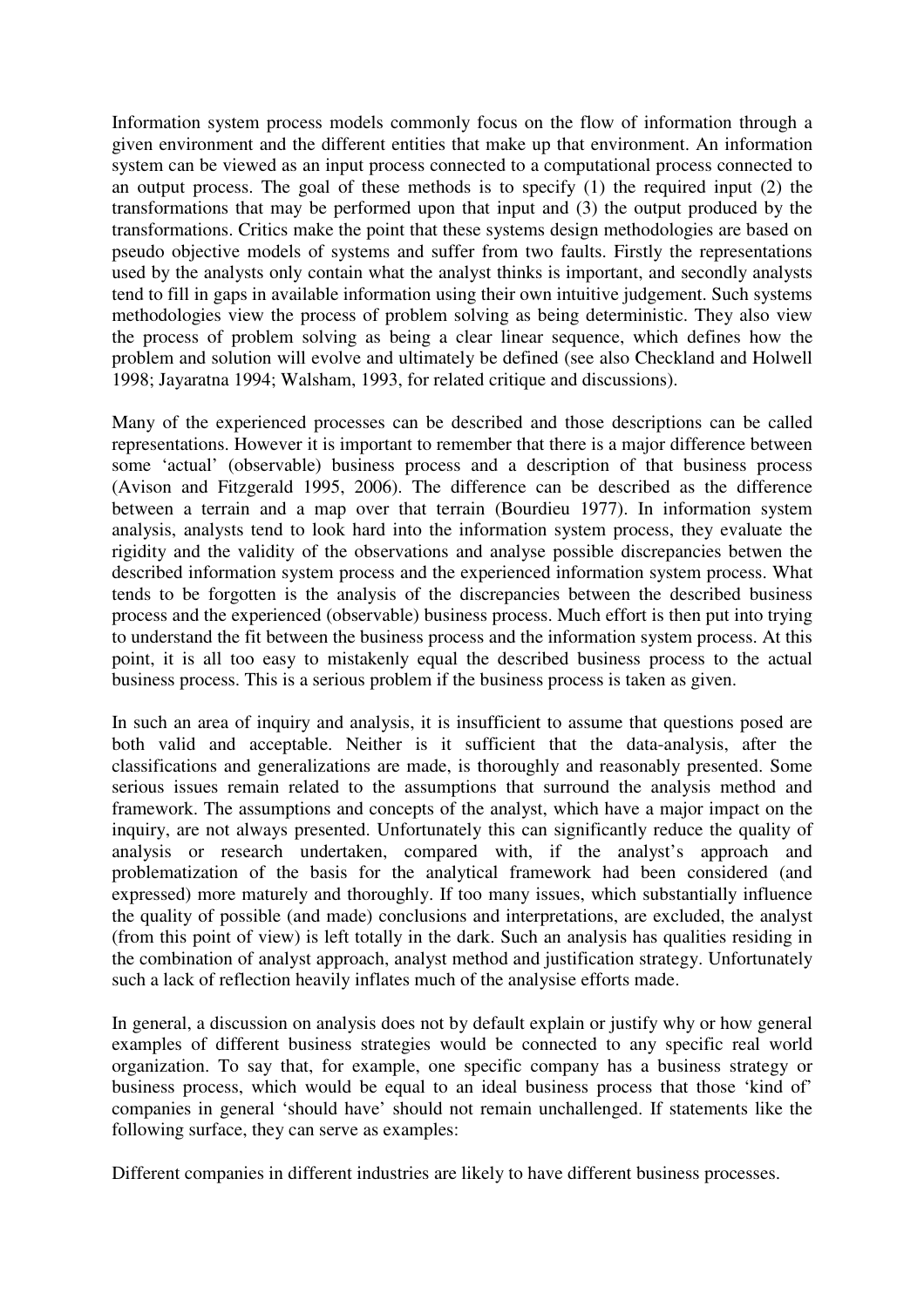This could be seen as an over-simplistic statement interpreted as an analyst's own assumptions, and not by default always explicitly explained. The statement, alternatively, could have been 'different companies in any industry […]' as companies are primarily unique. This can equally apply to the notion of information systems where issues surrounding the adoption of equivalent software packages, for example, may seem superficially to lead to the assumption hat different companies adopting the same packages will be operating the 'same system'. If on the other hand a more generous interpretation of the statement is made, the statement could instead have been 'different companies even in the same industry are likely to have different business processes'. In any case what does likely mean and why should it be seen as likely? Or do such statements hide an assumption that suggests that different companies in the same industry have the same (or similar) business processes?

## **CONTEXTUAL ANALYSIS**

In the field of information systems, contextual analysis is described as the analysis part of the information systems development process. It is proposed as a form of analysis of the relationship (e.g. interaction, alternation or a reciprocal action) between the assumptions of contextual dependency and assumptions of the information systems development process. The concept of context is critical to the construction of the specific analysis of an organization, its processes, systems and methods of implementation. It is the acknowledgement of the specific and individual nature of the organization and its context that underpins effective analysis. Undertaking a contextual analysis if there is no understanding of contextual dependency (or if the dependency is not inquired into or spelled out) could be seen as an inadequate analysis (Bednar 2009).

When considering a possible question of analysis and inquiry: 'What differences in the business information technology planning process are found within companies multiple viewpoints?', there are several identifiable, underlying questions layered within this statement. What is meant by business process? On what basis are the assumptions about different organizations and the following classifications related to the unique, the different and the specific within organizations? How is this justified? Is information system development represented as closely related to the information system and information technology process? How are inquiries into the relevant contextual dependencies made and by whom?

What is meant by difference? If information systems analysis, for example,is based upon a survey and interpretation of an information system/information technology process, why is no equally represented survey and interpretation of a related business process taken into account? This happens when the business process as it is represented by the corporate management is taken for granted. A further neglected viewpoint relates to the possible difference between business plans and business processes.

If there is no analysis of and in-depth inquiry into related business process, how is it possible to evaluate any integration between an (unknown) description of any specific business process and the description of an information system/ information technology process? If the integration is evaluated through a relationship between assumptions about business process as presented by senior management or related to industry-type and the information system/ information technology process, this would seem to be a slightly changed question of inquiry. For example, the focus would no longer be set at the differences according to the specific company's business process, but it would focus on differences according to generalized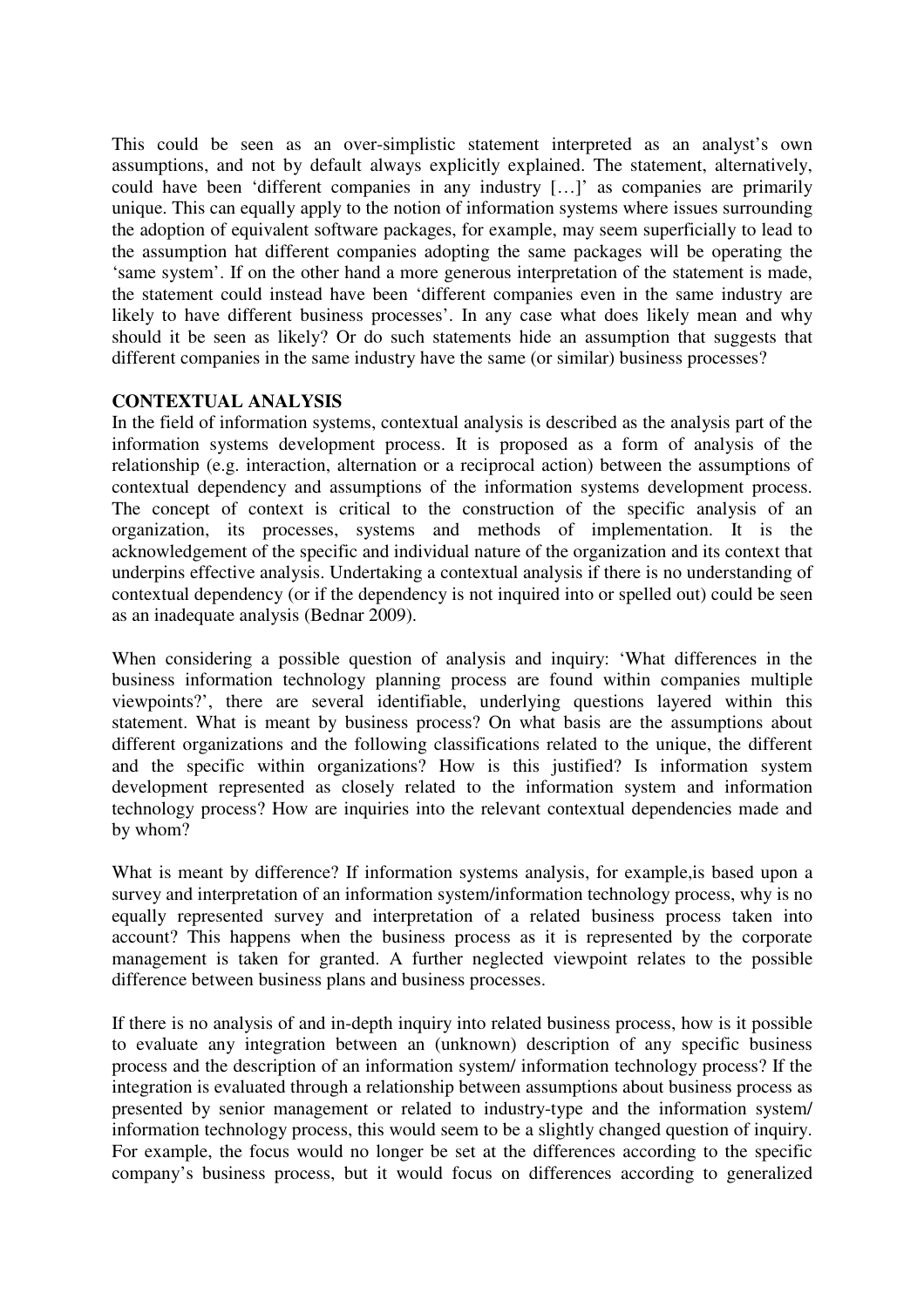assumptions of an industry-type business process. This would seem to be inconsistent. The default case therefore is that the broad concepts of organizational business processes do not scale down to unique individual companies. Or rather as it is assumed in this article the labels seem to be used inconsistently where general ideas of business process versus specific ideas of business process is only one of many examples.

Both the 'subject' and the label 'contextual analysis' are changing variables and are not to be seen as heterogeneous. Nardi (1996), for example, studies context and consciousness in relation to 'activity theory', where the emphasis is put on human–computer interaction. Pettigrew (1985) has, in relation to organizational issues, used 'contextual research' in his arguments for a pursuit of a strengthening of the interdependence between theory and practice. Beyer and Holtzblatt (1998) on the other hand mention 'contextual design' in their descriptions of how to do contextual inquiries as a way to create definitions of customercentred systems. Dawson (1994) speaks about contextualist inquiry and relates it to organizational development. Walsham and Sahay (1999) relate to a general form of contextualism and draw upon the actor network theory (ANT) by Bruno Latour for their methodological approach (for more in-depth information about ANT see Latour 1987, 1999).

Contextual analysis can also be viewed as a relational approach – to work contextually and to continuously take one's surrounding environment into consideration, acknowledging that each situation creates changes in several dimensions (e.g. AgnerSigbo 1993). She further suggests that this would include an implicit necessity to, on occasion make efforts to stop, reflect and use, the experience and imagery of 'rich still pictures' or 'earlier experienced films' as stepping stones. Such experienced prints of realities are not created or constructed beforehand; they are reconstructed as we experience them. The approach is described as being extensively contextually based and situational over time. The necessity of undertaking projects within a predetermined time can inhibit the extent to which such contextual analysis can be affected. The quantity of information produced could with improper management lead to a situation of information overload. Gunhild AgnerSigbo (1993) suggests that the detail of analysis should not be too intensive since the analyst would be unable to cope with the information overload, especially if they are to sketch and build systems with the intention of having those systems working during a reasonable time frame.

Many contextual approaches appear to be pragmatic methods for analysis practice, for example the work on continuous development by Gunhild AgnerSigbo and Sissi Ingman (1992) and Gunhild AgnerSigbo (1993), participatory design by Ann Hägerfors (1994) and the Siv Friis (1991) work on prototyping. The focused contextual dependencies in these approaches have a tendency towards the local, such as individual and group experiences, collaboration, autonomy and competence. Simply said, contextual analysis seems to be about putting phenomena in relation to its surrounding, influencing, multidimensional 'environment'. The missing link in such cases is some form of theory for the identification and description of important factors within the context, although there may be some kind of impressionistic imprints in use. Contingency theory on the other hand does not always count to the contextual approaches, but it does include some kind of understanding of what the context includes and how it might impact or influence. In general however, contingency theory could be described as having a closer relationship to the organization as a whole whilst most of the other contextual approaches seem to address individuals and groups. Whilst contingency theory has an intimate relationship to the idea of organizations as open systems, other contextual approaches do not necessarily recognize this common ground.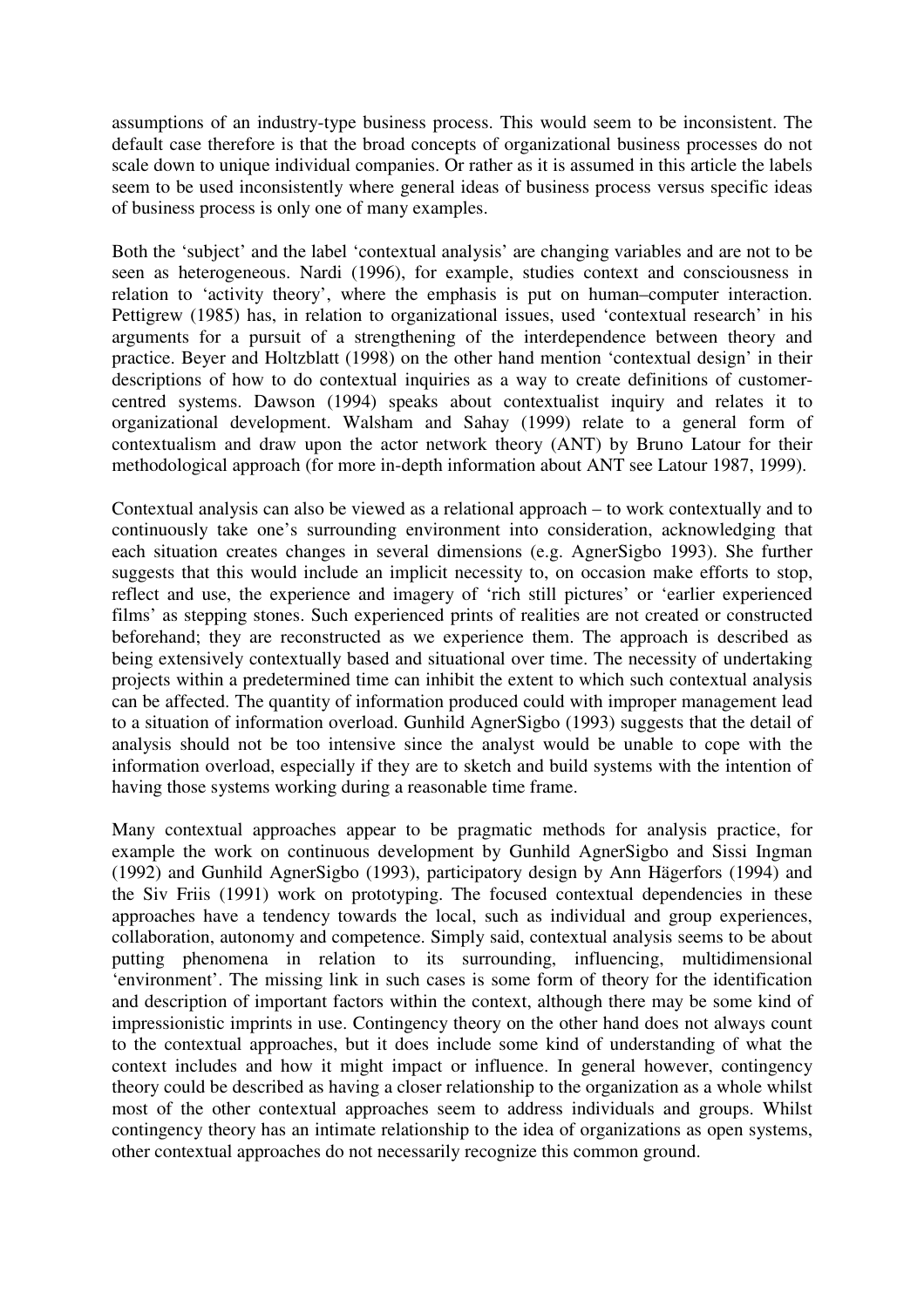Contingency theory has often been heavily criticized; a key criticism relates to underlying deterministic assumptions, empiricism and weakness of the correlations that are assumed to be established. Other issues of importance are the neglect of power relations by contingency theorists as stressed by Child (1984). He proposes a strategic contingency approach to organizations. This alternative approach is supposed to focus upon the role of managerial choices in their efforts to actively shape organizational structures in response to contingency. Contingency factors, such as the environment, are, in turn, not treated as independent, but as dependent variables. Such factors can be partly chosen, controlled, influenced and sometimes ignored by a full range of organizations from the powerful multinational organizations down over (e.g. Child 1984).

How users of 'contextual analysis' are supposed to interpret 'context' and if there are particular aspects of the 'context' that are constructed or reconstructed is ambivalent and unclear. Context can be equalled with the closest surrounding 'environment' (both abstract and concrete). However, our view is that, in relation to social and cultural open systems, any particular (understanding of) context could be expected to be both (re)constructed and (re)evaluated. Otherwise it might be argued that a contextual analysis would be irrelevant since one might just as well have used a logical positivistic and objective approach. Also to avoid an unconscious exclusion of (for example) organizational issues, an inquiry into contextual dependencies might be rejuvenated with sense-making activities such as rational communicative actions and systems thinking built upon both individual as organizational reflexive and critical perspectives (see section 'Contextual dependency' for further comments on these issues).

## **CONTEXTUAL DEPENDENCY**

More recently critical realism by Bhaskar et al. has been proposed by IS researchers to be a viable option (e.g. Mingers 2008). But this effort has been heavily criticized (by, for example, Hirschheim, Monod) for ignoring engagement on an appropriate level with relevant aspects of the philosophy of science? There are several strands of 'critical' thinking and these are not by default compatible. Work undertaken in the field of feminism and contextualism can, for example, be related with 'critical theory' and information and communication technology (ICT). The cyberspace in a postmodern and feministic approach has been pursued by Donna Haraway (1985, 1992) and raises the requirement for the critical questioning of difference and boundaries in relation to the impact of new technologies on society. A main strand of 'critical' thinking that often is labelled and generalized as 'critical theory' has its origin in 'The Frankfurt School'. This has further developed to many versions where, among others, the work of Habermas (1984) on the theory of communicative action and Erik Fromm (1956, 1981) with his normative theory of having and being are of interest.

Within the field of information systems research, one example is the work by Kalle Lyytinen (1992), 'critical social theory' is a label that has been used. According to Lyytinen the impact of critical theory on the information systems field has developed in a bidirectional manner, based on a critique of science, the relationships between theory and practice and the nature of social action. Firstly, the work of Habermas (1972) has influenced the discussion surrounding the evaluation of the dominant research paradigm, in his work on knowledge constitutive interests. This work deals with the necessity of the sense-making activity of organizational agents requiring a grasp of the contribution of the information system towards environmental understanding. The second approach adopts Habermas's (1984) later work on pragmatics and communicative rationality to develop notions of information system use and development. The taxonomy of social action enlightens understanding of the design, delivery and use of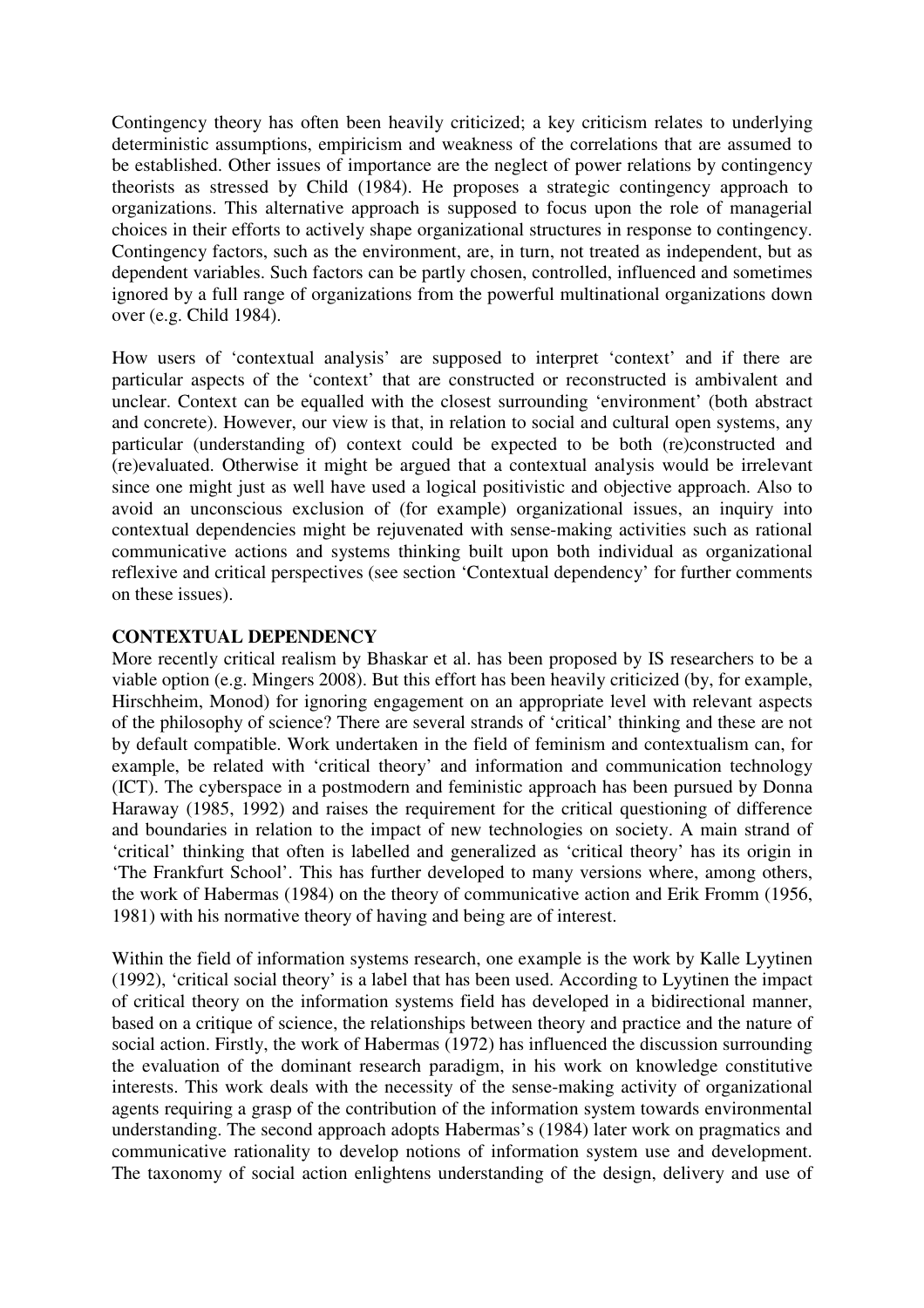information systems. Lyytinen identifies six major roles of an information system. These roles focus on the effect of information system on the efficiency of organizations to order, collect and distribute information. The sixth role, however, is to:

[p]rovide a channel for the symbolic interaction and establish an attentive symbolic environment for organizational action. (Lyytinen 1992)

This role relates most strongly to the requirement for the application of critical social theory and discusses the notion that information systems induce and create a 'new organizational reality'. Within this role an information system impacts upon the negotiated channels for symbolic interaction and hence the common view of the symbolic field in which they operate. This view of critical social theory in information systems is dependant upon Lyytinen's definition of an information system from Ives, Hamilton and Davis (1980) as a

computer based organisational information system which provides information support for management activities and functions.

Such comments imply the concept of an information system as by default being a subsystem to the organization. In other information system research such a conceptual limitation (if used by default) is suggested as being a major inhibitory factor both to the organizational development itself as to the development of the technological information and communication systems (e.g. Bednar 1999, 2000). An alternative view is to equate the organization itself as an information system. In this view the information system is as inherent a part of the organization as the actors and the supporting processes.

One other version of 'critical thinking' that might have a major impact on future, information systems development is 'critical systems thinking'. This work is heavily connected to general research on systems in society as presented by Werner Ulrich (1997a, 1997b), which has its background in systems science, and the work of West Churchman (1979); it could also be related to Gregory Bateson (1972) among others. Werner Ulrich further suggests that systemic thinking can be an active reflective practice:

Reflective practice then is as much a concept of practical philosophy (ethics) as it is one of epistemology (theory of knowledge); it intends selfquestioning practice in the ethical sense of a practice that systematically questions its own value implications and lays them open to the critique of all those who may be concerned. "emphasia adde" (Ulrich 2000: 248–49)

It is quite possible to relate this to the framework for strategic systemic thinking (SST) as described by Bednar (2000). Although both contexts and some of the basic concepts are different (e.g. information systems vs civil society), the SST framework is intended to support the creation of a contextually adapted systemic thinking inclusive of a selfquestioning practice similar to the one mentioned above (e.g. Bednar and Welch 2009). Where Ulrich goes on to focus on the interdependence of boundary judgements, observations and evaluations; a parallel to this in SST could be drawn to focus on the interdependence of multiple levels of contextual dependencies (such as the relations to inter-individual systems, intra-individual systems, sense-making processes and evaluations). There are, however, several other differences between the version of systemic thinking as suggested by Ulrich and the systemic thinking implied here. One of the more important differences is concerned with how a relationship can be established between contextual analysis through systemic thinking and Habermas's theory of communicative action.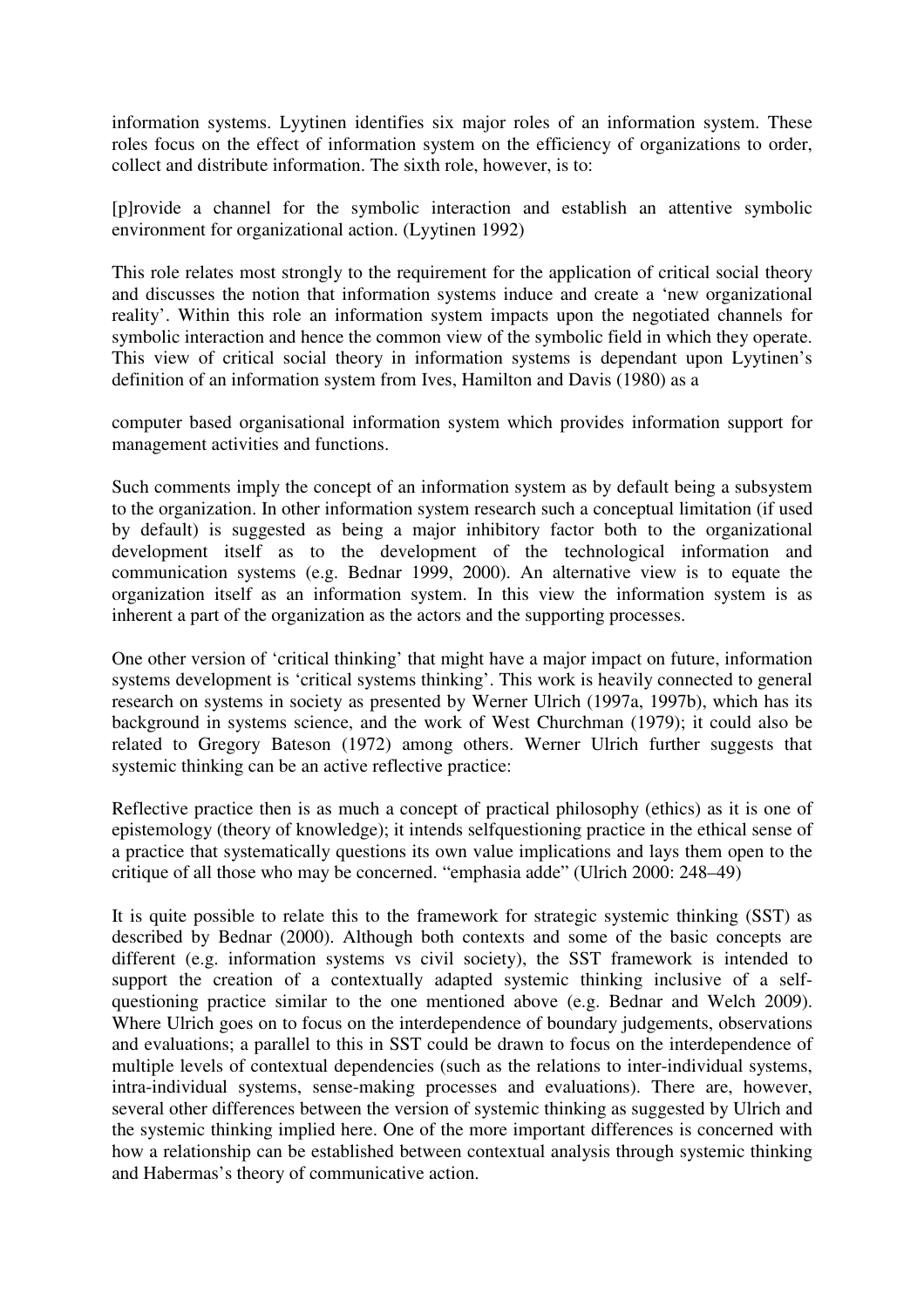Sense-making as a rational possibility and the pursuit of meaningful communication through 'strong argumentation' based on the competence and reason of agents was proposed by Habermas (1984). In the theory of communicative action, he offers a methodology that rests on assumptions about a 'common' sense base that is supposed to have its origin in 'the public sphere'. Habermasian theory is based upon an idea of rational reconstruction that assumes that all relevant intuitions of competent agents are to be accepted as true and accounted for. The public space as discussed by Habermas is defined as the social sphere where people reason over the realms of life. Since the theory of communicative action can be seen as normative and related to assumptions of an objective reality, it is clear that the theory also might be in conflict with some interpretative approaches and epistemological contextualism. Within the sphere of contextualism however, this means that assumptions of the 'common' are not to be viewed as unquestionable and objective realities.

Alternatively, if the described understanding of the 'common' consensus is replaced with a self-imposed belief of temporal assumptions of such a common consensus, the problems of the positivistic trap may be avoided. Avoidance of the built-in implications in the theory of communicative action that includes a universal definition of truth (even if this 'truth' might be negotiated) could be seen as essential. In this article, the suggested temporal and ad hoc assumptions are then to be seen as open for recursive reevaluations. Such reevaluation might surface as necessary when the uncertainty and ambivalence experienced by a communicative agent is so strong that it results in a decision (by the same communicative agent) that a serious misunderstanding has occurred. Since Habermas (1984) acknowledges that the social sphere requires a logic different to natural sciences, he suggests an alternative rationalism. The social is presented as being structured around symbols, which then are interpreted through an individually constructed inquiry. His idea is that, in using the logic of critical theory, the (required) inclusions of a systemic analysis of those interpretative schema enables access to the means by which such social action (supposedly) occurs.

In the reinterpreted version of contextual analysis, which is presented in this article, an evolved representation of interpretative schemas could be related to an inquiry into contextual dependency. Contextual analysis is thus to be described as an inquiry into multiple levels of contextual dependencies. In order to make inquiries into contextual dependencies both macro- and micro-level perspectives enter the realm of consideration (Bednar 2009). An example of such an effort can be seen in the framework for SST (Bednar 2000). This is considered against what Habermas (1984) calls 'undistorted communication', which through SST is re-evaluated and explored as a possibility (a relative and temporary option) to construct temporal assumptions of 'undistorted communication' but not as an objective truth or necessity.

#### **DISCUSSION AND CONCLUSION**

In an inquiry and analysis based upon activities related to classifications and interpretations, it becomes important to present the basic assumptions that frame the generalizations. The information system and information technology analysis are inquiries into unique individual organizations where the relationship between specific processes could be viewed as being intimately intertwined with the uniquely individual business contexts that those very same unique individual organizations have. The assumptions and justification upon which such transfers from the specific to the general are made should be spelled out.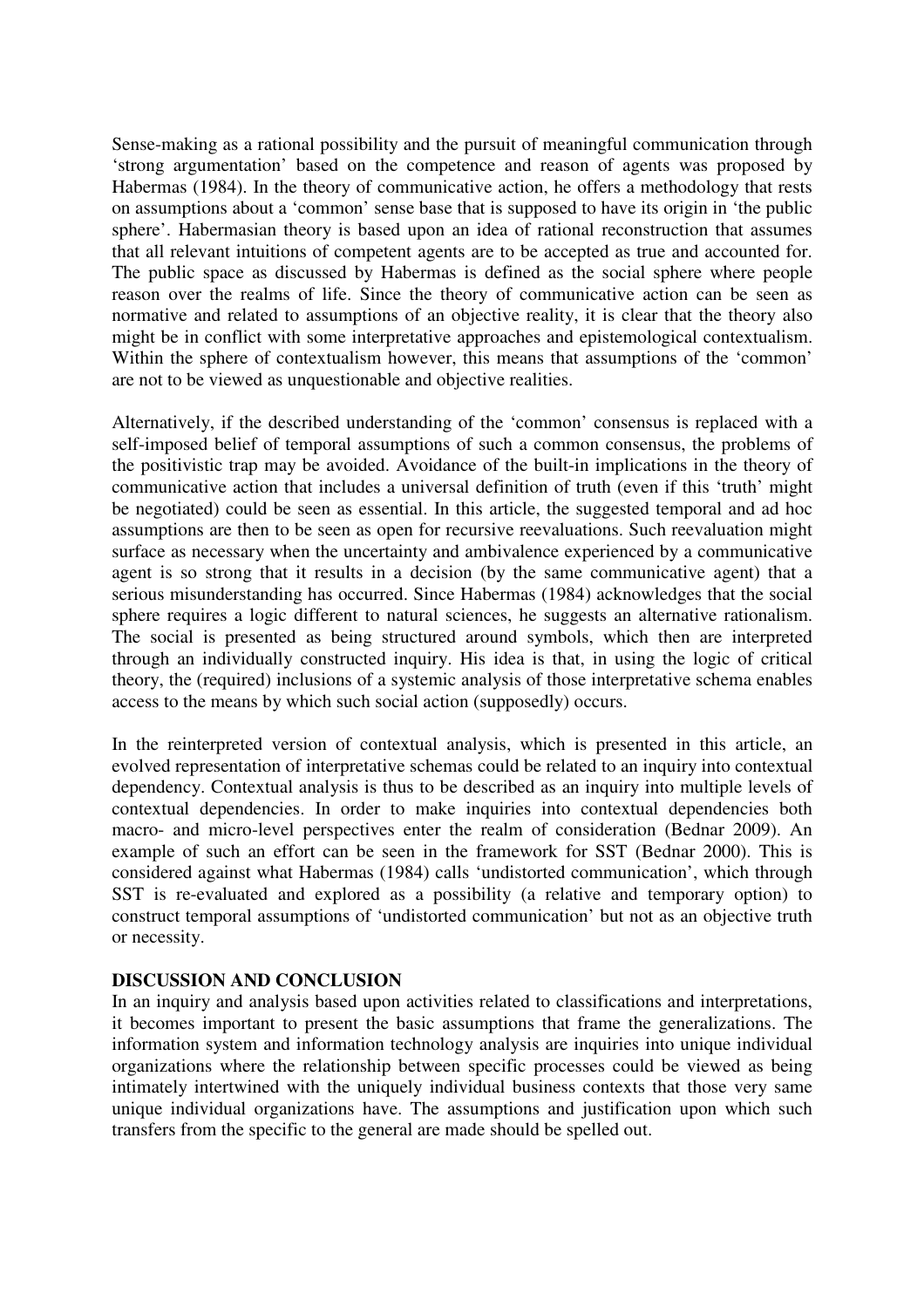When treating (contextual) analysis as an inquiry into contextual dependencies, we might expect a reflection on differences between assumptions of 'espoused theories' and assumptions of 'theories in use'. In this article we suggest that the style of representations of processes all too often do not seem to differentiate between these two aspects even though they might have a major impact on any evaluation of descriptions of organizational activities. There are many reasons why such a reflection is significant in this kind of analysis. In that the discussion seems to equal descriptions of activities in organizations with actual activities in organizations. Such a representation habit or assumptions of indifference should be justified, not the least because they could be (and we would argue, quite successfully) challenged by analysts more closely familiar with many of the contemporary theories used within the IS area.

That the primary focus of system analysts cannot be system design but (IS) analysis is being supported by the interpretative tradition in information systems research. Soft systems methodology also suggests a greater support for the sense-making process in analysis activities. Significant emphasis from the information technology industry is put on project management skills (strong leadership) and requirements engineering, which by default has a strong relationship with structured systems approaches and formal methods (e.g. Anon. 2000; Menzies, Easterbrook, Nuseibeh et al. 1999). A traditional and heavy reliance on mathematical and formal methods is less than convincing where such a description does not equal experienced characteristics of the majority of computing activities (e.g. Mahony and Van Toen 1990). The lack of reliance in practice on formal methods also has parallels in relation to characteristics and experiences from activities related to organizational change, information systems analysis and development (e.g. Bednar and Wang 1994). That a belief in rationality and a pursuit of strong managerial control practices in general is questionable in any kind of organization (not only in the public services) has been convincingly argued by Chris Argyris (1990). SvenErik Sjostrand (1997), who sees the idea of rational management as problematic, furthers this notion and that management practice should be characterized as a combination of rational and irrational behaviour. He additionally notes that in order to succeed an ideal manager would consciously practice a combination of both rational and irrational approaches to leadership.

The traditional practice in system analysis and development is all too easily narrowed down to a simple 'lessons learned' activity and allows for little more than 'first order change' and single loop learning (e.g. Argyris and Schön 1978, 1996; Bateson 1972 on organizational learning, single-and double-loop learning). Double-loop learning and 'second order change' in practice seems to be very difficult to pinpoint within projects; feedback about the sensemaking process itself is provided in an elusive way, if at all. What surfaces here, although relevant, but which in practice is very problematic, is the required focus on the management of the double-loop learning process itself. The nature of practical knowledge and system development strategies in practice suggests that two very significant features of information system research seem to be omitted (or marginalized) in information system practice. These relate to understanding of

- differences between organizational design and practice;
- influence of sense-making processes on information systems.

The roots of these problems are not newly discovered; they were initially identified in the 1960s. Langefors (1966, 1995) suggested that interpretation processes and personal preknowledge influence all information systems. Some information system researchers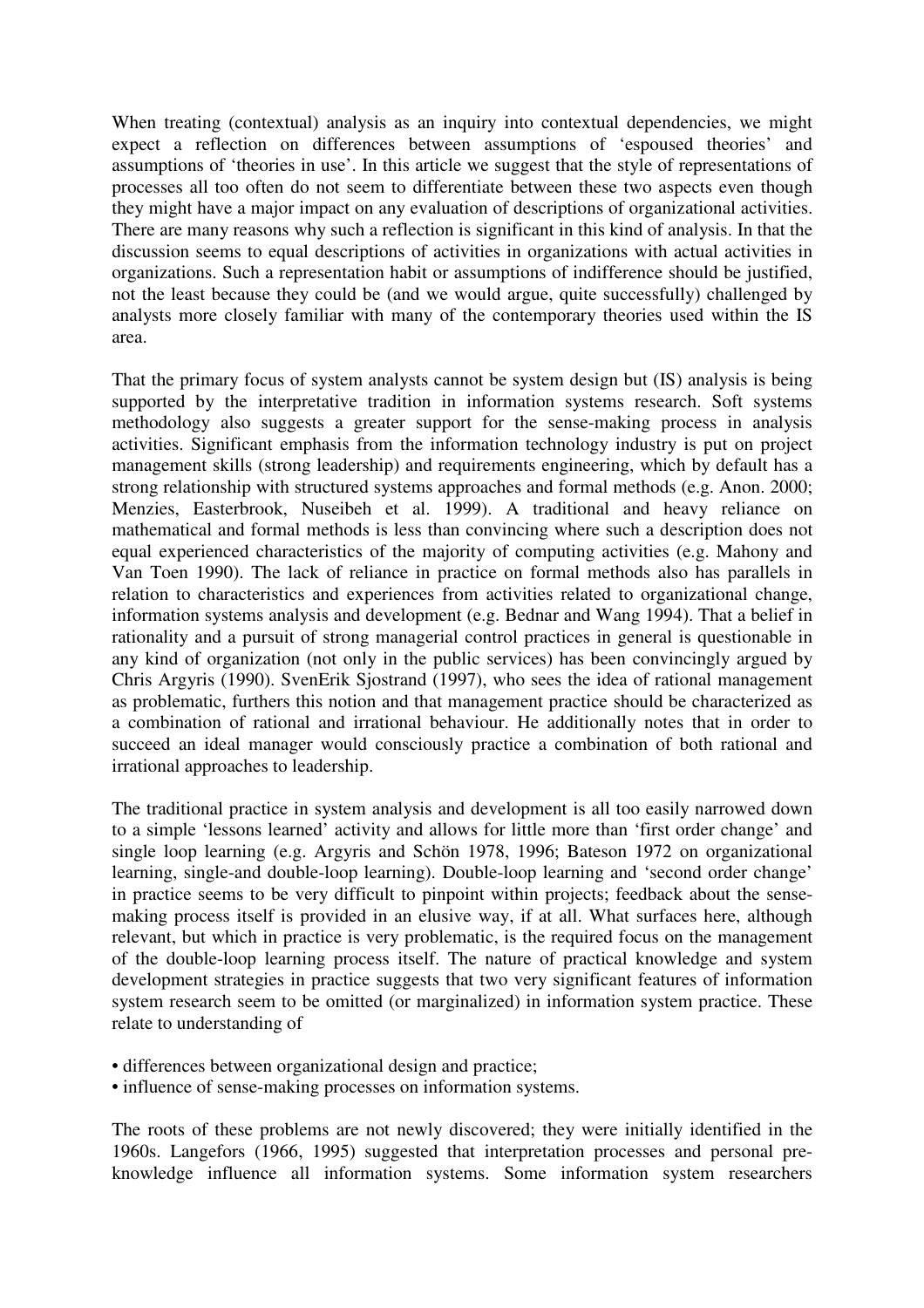(Checkland 1981, 1986; Checkland and Holwell 1998) have also stressed the uncertainty of problem definitions as having a major impact on information system development practices due to the complex social dimensions of information systems and organizational sensemaking. But nevertheless these and similar issues continue to haunt IS practice and research field of today.

The authors of this article acknowledge that the role of analysts and any presented inquiry is determined by the particular inquiry's interests and background beliefs, as well as by the specific questions asked. It is suggested that it should be seen as possible to explore possibilities for a broadening of any particular interpretative framework in use. Such a broadening activity could be explored through a systemic and reflective sense-making learning process. This kind of understanding of both practice and theory, we argue, could provide a more robust place for analyst's activities, information systems development and research.

# **REFERENCES**

Agner Sigbo, G. and Ingman, S. (1992), Sjalvstyre och flexibilitet drivkrafter vid kontinuerlig systemutveckling, Uppsala, Sweden: Arbetsmiljofonden & NUTEK, Ord & Form AB.

AgnerSigbo, G. (ed.) (1993), Fortsattning Foljer (in Swedish), Stockholm, Sweden: Carlssons Bokforlag.

Alabastro, M. S., Beckmann, G., Gifford, G. et al. (1995), 'The use of visual modelling in designing a manufacturing process for advanced composite

structures', IEEE Transactions on Engineering Management, 42: 3, pp. 233–42.

Anon. (2000), Getting It Right for Government: A Review of Public Sector

Information Technology Projects, The Computing Services and Software

Association, http://www.cssa.co.uk. Accessed 6 December 2000.

Argyris, C. (1990), Overcoming Organisational Defenses: Facilitating Organisational Learning, Englewood Cliffs, NJ: Prentice Hall.

Argyris, C. and Schön, D. A. (1978), Organisational Learning, Reading, MA: Addison Wesley.

—— (1996), Organisational Learning II Theory, Method and Practice. Reading, MA: Addison Wesley.

Avison, D. E. and Fitzgerald, G. (1995), Information Systems Development: Methodologies, Techniques and Tools, 2nd edn., Maidenhead, England: McGrawHill.

—— (2006), Information Systems Development: Methodologies, Techniques and Tools, 4th edn., Maidenhead, England: McGraw Hill Higher Education.

Bateson, G. (1972), Steps to an Ecology of Mind, New York: Ballantine.

Bednar, P. (1999), Informatics a Working Chaos for Individuals and Organizations. The

Impact of the Notion of Information System for System Analysis and Development

(in Swedish), Lund, Sweden: Department of Informatics, Lund University.

Bednar, P. and Wang, V. (1994), System Design in Practice. Empirical Study,

Analysis and Discussion of Organizational Issues for System Design Processes (in Swedish), Lund, Sweden: Department of Information & Computer Science, Lund University.

Bednar, P. M. (2000), 'A contextual integration of individual and organisational learning perspectives as part of information system analysis', Informing Science Journal, 3: 3, pp. 145–56.

—— (2009), 'Contextual analysis. A multiperspective inquiry into emergence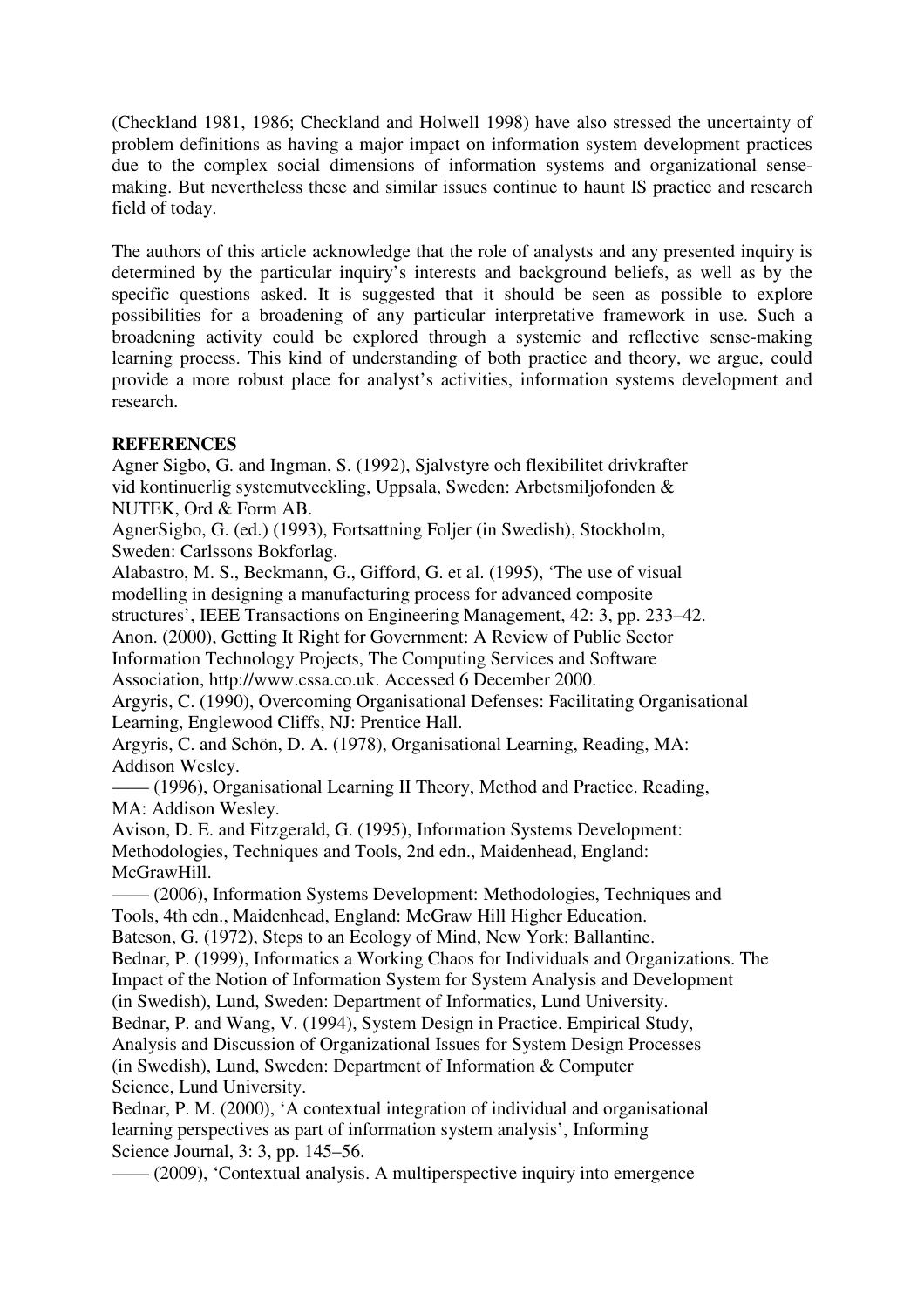of complex Socio-cultural systems', in G. Minati, M. Abram and E. Pessa (eds), Processes of Emergence of Systems and Systemic Properties: Towards a General Theory of Emergence, Singapore: World Scientific, pp. 299–312. Bednar, P. M. and Welch, C. (2008), 'Bias, misinformation and the paradox of neutrality', Informing Science: The International Journal of an Emerging Transdiscipline, vol. 11, pp. 85–106.

—— (2009), 'Inquiry into informing systems: Critical systemic thinking in practice', in G. Gill (ed.), Foundations of Informing Science: 1999–2008, Santa Rosa, CA: Informing Science Press, Chap 14. pp. 459–501.

Beyer, H. and Holtzblatt, K. (1998), Contextual Design: Defining Customer

Centered Systems, San Francisco, CA: Morgan Kaufmann Publishers.

Bourdieu, P. (1977), Outline of a Theory of Practice (trans. R. Nice), Cambridge: Cambridge University Press.

Carmel, E. and Becker, S. (1995), 'A process model for packaged software development', IEEE Transactions on Engineering Management, 42: 1, pp. 50–61.

Checkland, P. (1981), Systems Thinking, Systems Practice, Chichester: John Wiley & Sons.

—— (1986), Systems Thinking, Systems Practice, 2nd edn., Chichester: John Wiley & Sons.

Checkland, P. and Holwell, S. (1998), Information, Systems and Information Systems Making Sense of the Field, Chichester: John Wiley & Sons.

Checkland, P. and Winter, M. (2006), 'Process and content: Two ways of using SSM', Journal of the Operational Research Society, 57: 12, pp. 1435–41.

Child, J. (1984), Organization: A Guide to Problems and Practice, 2nd edn., London: Paul Chapman Publishing Ltd.

Churchman, C. W. (1979), The Systems Approach and Its Enemies, New York: Basic Books.

Davenport, T. H. (1993), Process Innovation. Reengineering Work Through Information Technology, Harward: Harward Business School Press.

Dawson, P. (1994), Organisational Change: A Processual Approach, London: Paul Chapman Publishing.

DeMarco, T. (1978), Structured Analysis and System Specification, New York: Prentice Hall.

Friis, S. (1991), User Controlled Information Systems Development Problems and Possibilities Towards Local Design Shops, Lund: Department of Information & Computer Science, Lund University.

Fromm, E. (1956), The Art of Loving, New York: Harper and Row.

—— (1981), To Have or To Be, New York: Bantam Books.

Gruhn, V. (1995), 'Business process modelling and workflow management',

International Journal of Cooperative Information Systems, 4: 23, pp. 145–64.

Habermas, J ([1968] 1972), Knowledge and Human Interests (trans. J. J. Shapiro), London: Heinemann.

—— (1984), The Theory of Communicative Action, Boston: Beacon Press. Hägerfors, A. (1994), Colearning in Participative Systems Design, Lund: Lund University, Department of Informatics.

Hammer, M. and Champy, J. (1995), Reengineering the Corporation: A Manifesto for Business Revolution, London: Nicholas Brealey Publishing.

Haraway, D. (1985), 'A manifesto for cyborgs: Science, technology, and socialist feminism in the 1980s', Socialist Review, 15: 2, pp. 65–107.

—— (1992), Primate Visions: Gender, Race and Nature in the World of Modern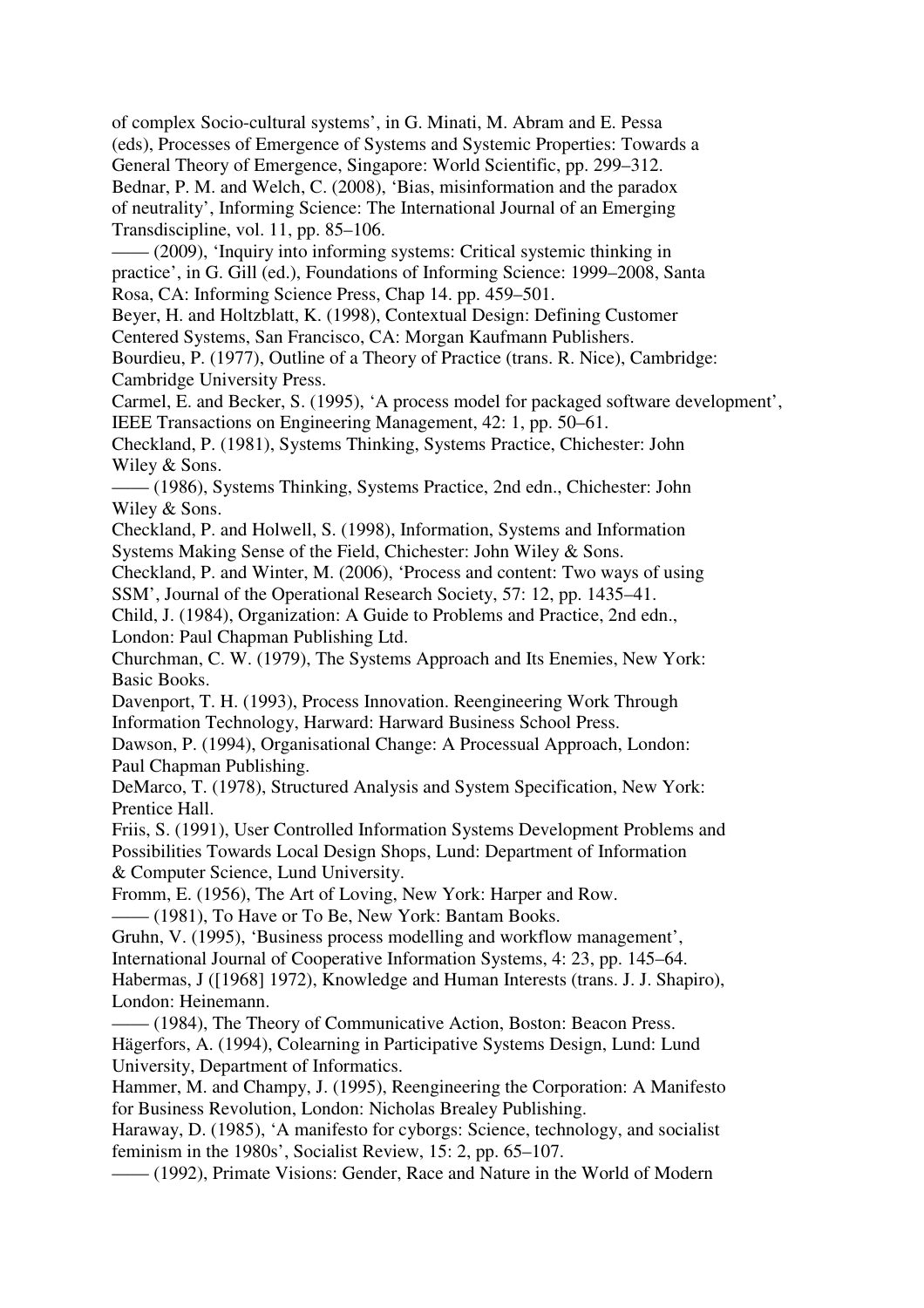Science, London: Verso.

Harvey, C. F., Mallalieu, G. M. and Hardy, C. J. (1999), 'The wicked relationship between organisations and information technology', Special

Issue: "Human centred research and practice in IS", Journal of End User Computing, 11: 4, pp. 40–51.

Ives, B., Hamilton, S. and Davis, G. (1980), 'A framework for research in computer based management information systems', Management Science, 26: 9, pp. 910–34.

Jackson, M. A. (1983), Systems Development, Englewood Cliffs, NJ: Prentice Hall.

Jayaratna, N. (1994), Understanding and Evaluating Methodologies NIMSAD: A Systemic Framework, Berkshire: McGraw-Hill.

Kling, R. (January 1999), 'What is social informatics and why does it matter?', DLib Magazine, 5: 1, http://www.dlib.org/. Accessed 6 December 2000.

Knox, K. T. (2007), 'The various and conflicting notions of information', Issues in Informing Science and Information Technology, 4: 1, pp. 675–89.

Langefors, B. (1966), Theoretical Analysis of Information Systems, Lund: Studentlitteratur.

—— (1995), Essays on Infology Summing up and Planning for the Future, Lund: Studentlitteratur.

Latour, B. (1987), Science in Action, Milton Keynes: Open University Press. —— (1999), Pandora's Hope, Essays on the Reality of Science Studies, Cambridge, MA: Harvard University Press.

Peter M. Bednar | Gillian M. Green

212

Lyytinen, K. (1992), 'Information systems and critical theory', in M. Alvesson and H. Willmott (eds), Critical Management Studies, Beverly Hills: Sage, pp. 158–80. Mahony, K. and Van Toen, B. (1990), 'Mathematical formalism as a means of occupational closure in computing why 'hard' computing tends to exclude women', Journal of Gender and Education, 2: 3, pp. 319–31.

Mallalieu, G. M. (2003), 'A critical approach to business process modelling in small to medium sized enterprises', Ph.D. thesis, Durham: University of Durham.

Menzies, T., Easterbrook, S., Nuseibeh, B. et al. (1999), 'An empirical investigation of multiple viewpoint reasoning in requirements engineering',

4th IEEE International Symposium on Requirements Engineering, 7th to 11th June, .Limerick, Ireland, Ireland.

Mingers, J., (2008), Management knowledge and knowledge management: realism and forms of truth, Knowledge Management Research and Practice (2008) 6, 62–76.

Mumford, E. (1983), Designing Human Systems, Manchester: Manchester Business School.

Nardi, B. (ed.) (1996), Context and Consciousness: Activity Theory and Human Computer Interaction, Cambridge, MA: MIT Press.

Nissen, H. E. (1986), 'Investigation of opinions on good information systems research', IFIP WG8.2 Working Conference, 27th–29th Aug, Noordvijkerhout, the Netherlands.

Pettigrew, A. M. (1985), 'Contextualist research: A natural way to link theory and practice', in E. E. Lawler III, A. M. Mohrman, S. A. Mohrman, G. E.

Ledford, & T. G. Cummings (Eds), Doing Research That Is Useful for Theory and Practice, San Francisco: Jossey Bass Publishers, pp. 222–249.